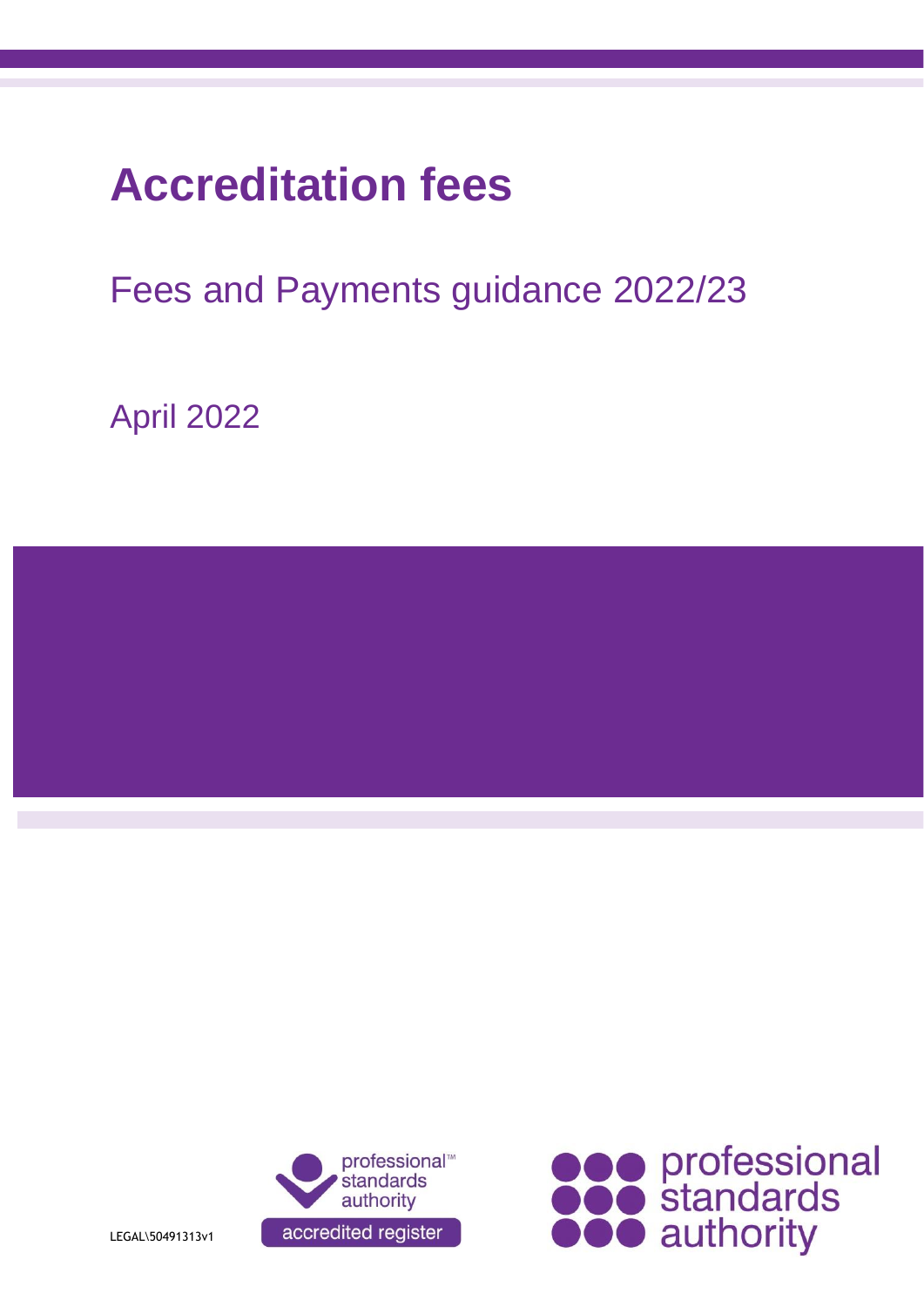## 1. Introduction

- 1.1 The Accredited Registers programme operates on a cost recovery non-profit making basis. The programme's budget is not subsidised by the fees for statutory regulators.
- 1.2 When it was first introduced in 2012, the programme was subsidised by the Department of Health and Social Care (DHSC) with the intention that it would become self-funding. In July 2021, a revised funding model was introduced to achieve this. It aims to ensure that operating costs are covered by fees income.
- 1.3 We consulted publicly on the need to achieve financial sustainability in December 2020 to February 2021. In our original consultation, we proposed a full per-registrant fee for renewals of accreditation. After considering the impacts of this, we adjusted this model to introduce a minimum and maximum cap. However, the principle of taking greater account of the size of the register, as determined by the number of its registrants, still applies.
- 1.4 Our revised fees model was introduced in July 2021. Our approach to fees will be reviewed annually through our business and budget planning process and renewed on a rolling three-year basis.
- 1.5 We operate our annual budgets on the financial year (i.e. 1 April -31 March). Our accounts are published within our **Annual Reports**.

# 2. Application fees

- 2.1 As set out in our quidance on [Applying for accreditation,](https://www.professionalstandards.org.uk/docs/default-source/accredited-registers/guidance-documents/180711-application-process---v1-0.pdf?sfvrsn=b5c7220_4) Registers may either submit an initial application to be assessed against Standard One, which determines eligibility; or a full application for all the Standards.
- 2.2 The fee for assessment against Standard One is £1,300. This is refundable against the full application fee if the outcome is that Standard One is provisionally met and the Register wishes to proceed to a full application. If Standard One is not met, then the fee is non-refundable.
- 2.3 The fee for full application is £13,798. This fee covers the cost of the review and consideration of the application and must be paid in full before assessment can begin. The Authority reserves the right to charge a supplementary fee to review the application according to variables as described below in section 5.
- 2.4 As set out in our application guidance, if a Panel decides that independent legal advice or expert opinion is required to determine whether Standard One is met, then the costs will need to be met by the Register.

# 3. Fees for renewal of accreditation

3.1 Fees for renewal of accreditation are paid annually, at the same point in the year. We will ask for registrant numbers as at 1 January, and calculate the fees using the formula set out below. The fees for the coming financial year will then be payable by the 31 March.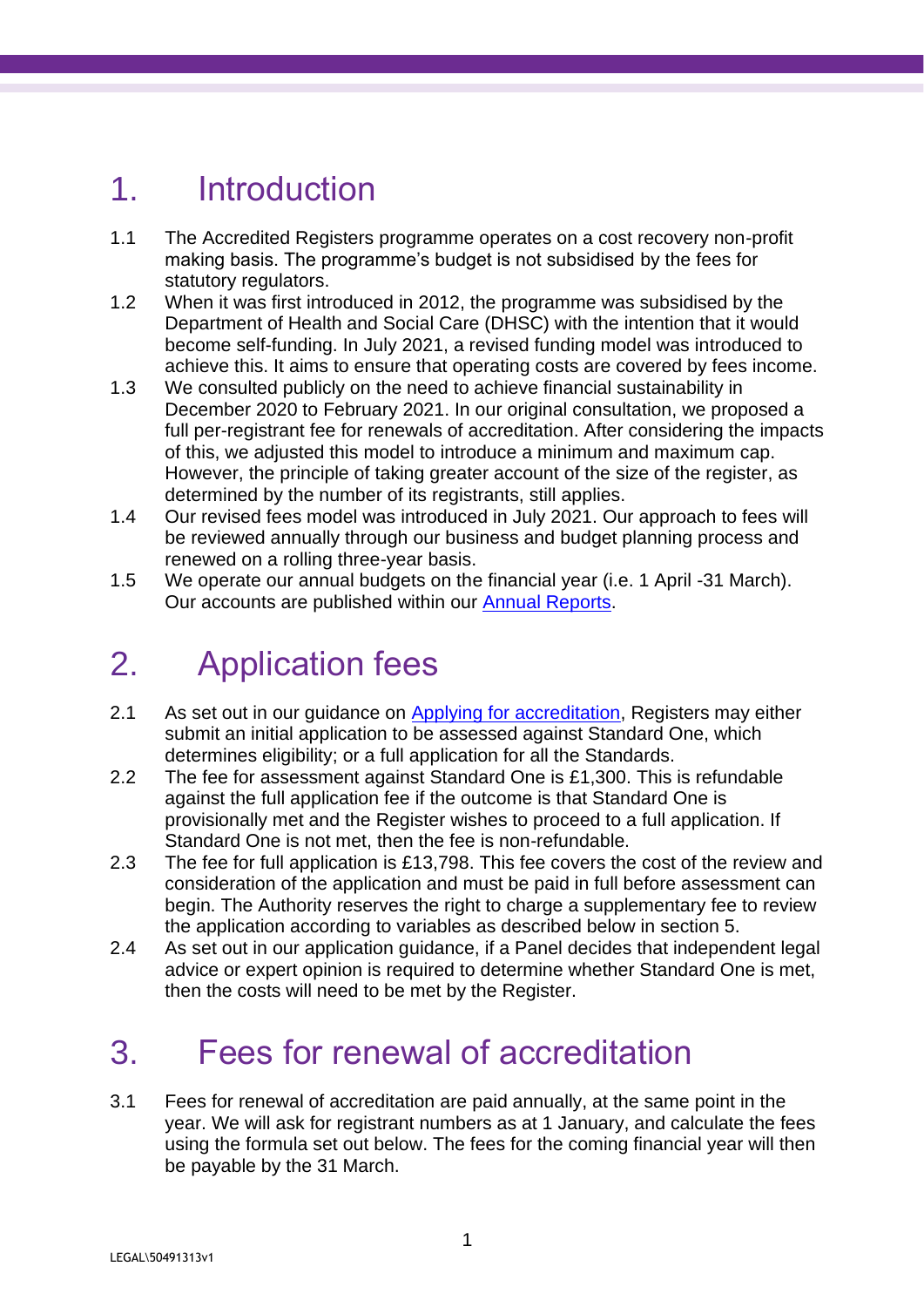- 3.2 This approach applies whether a Register is due for a full assessment (usually every three years), or an annual check to ensure stability of income and cashflow.
- 3.3 The formula for calculating fees is a minimum base fee plus a variable perregistrant fee, with a maximum cap for any single Register. For 2022/23, the minimum base fee is £10,500 and the maximum cap is £60,000. These thresholds may be subject to indicative inflationary increases of 2.5% each year.
- 3.4 The per-registrant fee is variable and determined by the total number of registrants in any given year. For 2022/23, the per-registrant fee is £5.70. This is the same level as for 2021/22.

#### **Renewal fees for newly accredited Registers**

- 3.5 Accreditation can be granted at any point within the year.
- 3.6 Once accredited (defined by the date on which we publish notification of accreditation being granted), the annual fees for Accredited Registers will apply. This will be calculated on a pro-rata basis, for the remaining months of the financial year. Thereafter, fees will be payable by 31 March each year for the year ahead.
- 3.7 To illustrate this, based on the fees model set out in this document:
	- Register A applies for accreditation in July 2022 and pays the application fee of £13,798.
	- Register A is accredited on 10 January 2023. Its fees for 2022/23 are based on the model set out in paragraph 3.3, calculated on a pro-rata basis for up to the end of March 2023.
	- Fees for 1 April 2023 to 31 March 2024 are calculated on the basis of the formula at paragraph 3.3, using registrant numbers as at 1 January 2023 to determine the per-registrant cost.

#### **Additions to the Register**

3.8 If Registers make significant changes to their operations, governance or structure, we may need to undertake a review of whether they continue to meet our Standards for **Accredited Registers**. Details of this are set out in our [Notification of Change guidance.](https://www.professionalstandards.org.uk/docs/default-source/accredited-registers/guidance-documents/180711-notification-of-change-process---v1-0b3411cf761926971a151ff000072e7a6.pdf?sfvrsn=33d37520_4) If this includes a re-assessment against Standard One, for example if the Register is adding a new occupation to its Register, then we will charge a fee of £1,300 to undertake this assessment.

## 4. Making payments

4.1 Payments can be made by bank transfer (BACS) to the Authority's bank account stated below:

Bank name: Lloyds Bank Account Name: Professional Standards Authority for Health & Social Care Sort code: 30-00-09 Account Number: 00489705

4.2 Please contact the Finance team [\(finance@professionalstandards.org.uk\)](mailto:finance@professionalstandards.org.uk) if you would like to discuss alternative methods of payment.